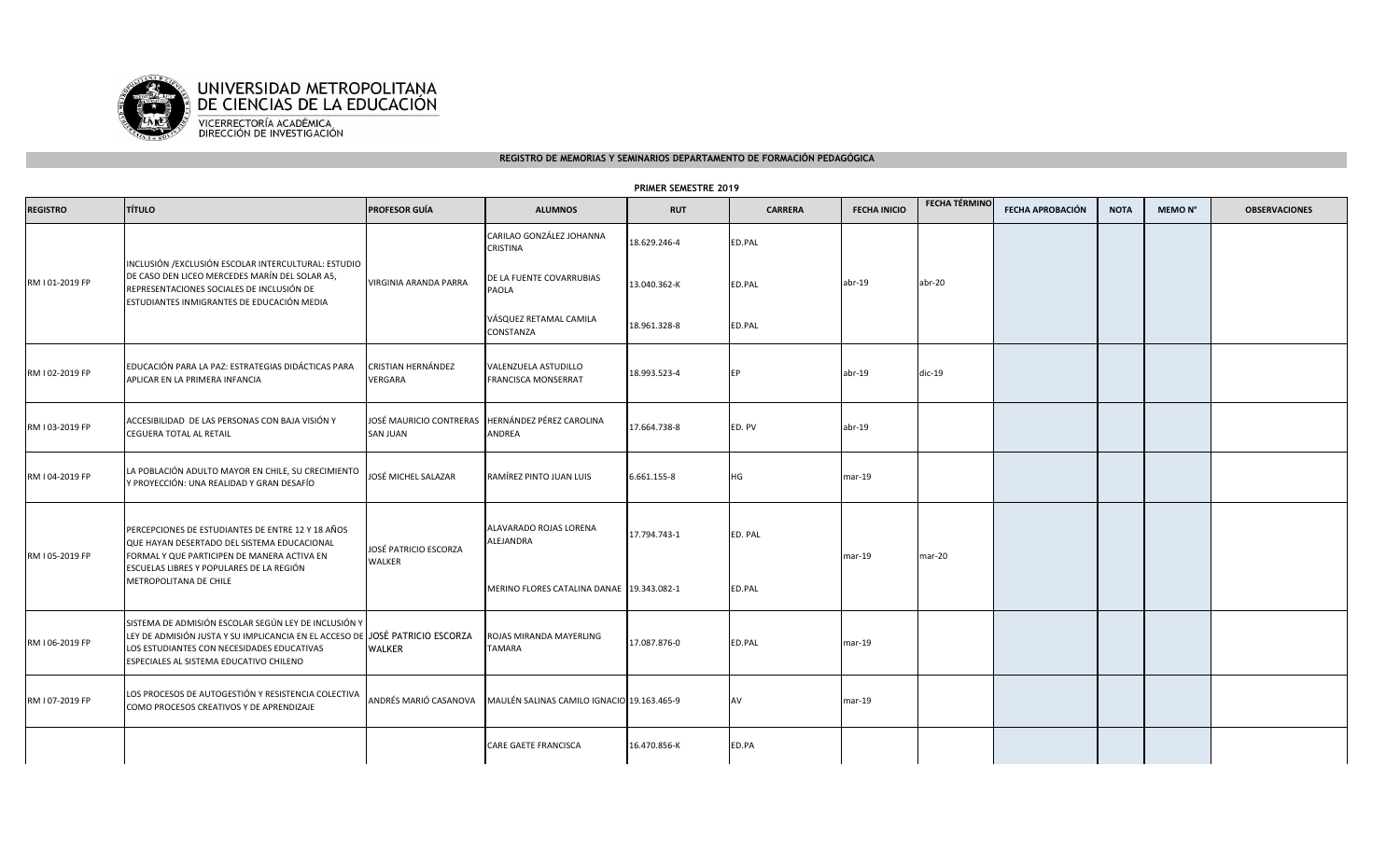| RM I 08-2019 FP | EL ROL PEDAGÓGICO DEL EDUCACIÓN DIFERENCIAL EN EL<br>PROYECTO DE INTEGRACIÓN ESCOLAR (PIE), A NIVEL DE                                                | ANDRÉS MARIÓ CASANOVA                                              | GONZÁLEZ YÁÑEZ NICOLE                                                                                                                              | 19.516.728-1 | ED.PA     | mar-19   | $mar-20$ |  |                                                                                                   |
|-----------------|-------------------------------------------------------------------------------------------------------------------------------------------------------|--------------------------------------------------------------------|----------------------------------------------------------------------------------------------------------------------------------------------------|--------------|-----------|----------|----------|--|---------------------------------------------------------------------------------------------------|
|                 | ENSEÑANZA MEDIA, EN UN LICEO DE SANTIAGO                                                                                                              |                                                                    | MORALES FLOES STEPHANIE                                                                                                                            | 19.185.799-2 | ED.PA     |          |          |  |                                                                                                   |
|                 |                                                                                                                                                       |                                                                    | <b>VERGARA FUENTES NATALIA</b>                                                                                                                     | 19.523.808-1 | ED.PA     |          |          |  |                                                                                                   |
| RM I 09-2019 FP | ACTITUD ADOLESCENTE FRENTE A SU FORMACIÓN<br>ACADÉMICA                                                                                                | JOSÉ MAURICIO CONTRERAS NOVA GONZÁLEZ ELISA DEL<br><b>SAN JUAN</b> | CARMEN                                                                                                                                             | 16.512.085-K | CAS       | $abr-19$ | $abr-20$ |  |                                                                                                   |
|                 | NECESIDADES DE LOS PADRES, MADRES Y APODERADOS                                                                                                        |                                                                    | YÁÑEZ SANTA MARÍA DOMINIQUE 19.517.229-3                                                                                                           |              | ED.PAL    |          |          |  |                                                                                                   |
| RM I 10-2019 FP | RESPECTO A LA MANERA DE ABORDAR LA EDUCACIÓN<br>SEXUAL CON LOS NIÑOS, NIÑAS Y ADOLESCENTES SORDOS<br>QUE ASISTEN AL COLEGIO DE SORDOS "DR. JORGE OTTE | <b>ERWIN FREI CONCHA</b>                                           | TOLEDO PÉREZ CAROLINA                                                                                                                              | 19.233.198-6 | ED.PAL    | mar-19   | $mar-20$ |  |                                                                                                   |
|                 | GABLER" Y AL LICEO A5 "MERCEDES MARÍN DEL SOLAR"<br>PROCESO DE INDENTIDAD DE HIJOS OYENTES DE PADRES<br><b>SORDOS</b>                                 |                                                                    | ESPINOZA PALOMA PATRICIA                                                                                                                           | 19.439.997-9 | ED.PAL    |          |          |  |                                                                                                   |
|                 |                                                                                                                                                       |                                                                    | FERNÁNDEZ CARRASCO NICOLÁS                                                                                                                         | 18.548.175-1 | ED. PAL   |          |          |  |                                                                                                   |
| RM I 11-2019 FP |                                                                                                                                                       | ERWIN FREI CONCHA                                                  | GONZÁLEZ ZAMBRANO CARLOS                                                                                                                           | 17.487.584-7 | ED.PAL    | abr-19   | $mar-20$ |  |                                                                                                   |
|                 |                                                                                                                                                       |                                                                    | OLAVARRÍA FERRADA GUTHNARA                                                                                                                         | 18.208.356-9 | ED.PAL    |          |          |  |                                                                                                   |
| RM I 12-2019 FP | REPRESENTACIONES SOCIALES DE MUJERES CON<br>DISCAPACIDAD INTELECTUAL POR DEPRIVACIÓN<br>SOCIOCULTURAL, VIENDO CON VIH                                 | JOSÉ PATRICIO ESCORZA<br>WALKER                                    | CASTILLO LEIVA JAVIERA                                                                                                                             | 19.548.005-2 | ED.RM     | jul-19   | $dic-19$ |  |                                                                                                   |
| RM I 13-2019 FP | REPRESENTACIONES SOCIALES SOBRE LA FORMACIÓN<br>CIUDADANA DE PROFESORES Y PROFESORAS DEL COLEGIO<br><b>FRANCISCO ENCINA</b>                           | IOSÉ PATRICIO ESCORZA<br>WALKER                                    | ESPINOZA RIVAS JUAN ANDRÉS                                                                                                                         | 19.232.853-5 | HG        | $abr-19$ | jul-19   |  |                                                                                                   |
| RM I 14-2019 FP | COMPRENDER LA ESTRATEGIA DE CO-DOCENCIA ENTRE LOS<br>DOCENTES DE EDUCACIÓN GENERAL BÁSICA Y EDUCACIÓN<br>DIFERENCIAL                                  | <b>JORGE FABRES CAMPOS</b>                                         | <b>GONZÁLEZ SERRANO CAMILA</b>                                                                                                                     | 17.834.640-7 | ED.PA     | may-19   | $dic-19$ |  | INSCRITA EL 21-06-2019, FUERA<br>DE PLAZO, AUTORIZADA POR EL<br>DIRECTOR DE DOCENCIA, MEMO<br>363 |
| RMI 15-2019 FP  | ¿CUÁNDO HABLAMOS DE EDUCACIÓN PÚBLICA? UNA<br>APROXIMACIÓN AL CURRÍCULUM NACIONAL DESDE LA<br>CRÍTICA SEMÁNTICA DE JACQUES RANCIÉRE                   | JOSÉ MAURICIO CONTRERAS<br><b>SAN JUAN</b>                         | MUÑOZ SILVA GASTÓN EDUARDO 17.399.234-3                                                                                                            |              | HG        | $abr-19$ | $mar-20$ |  | INSCRITA EL 24-04-2019, FUERA<br>DE PLAZO, AUTORIZADA POR EL<br>DIRECTOR DE DOCENCIA, MEMO<br>205 |
|                 |                                                                                                                                                       |                                                                    | <b>GUAJARDO CONTRERAS MARÍA</b><br>CONSTANZ <a< td=""><td>21.582.008-4</td><td>2066 (EP)</td><td>may-19</td><td>mar-20</td><td></td><td></td></a<> | 21.582.008-4 | 2066 (EP) | may-19   | mar-20   |  |                                                                                                   |